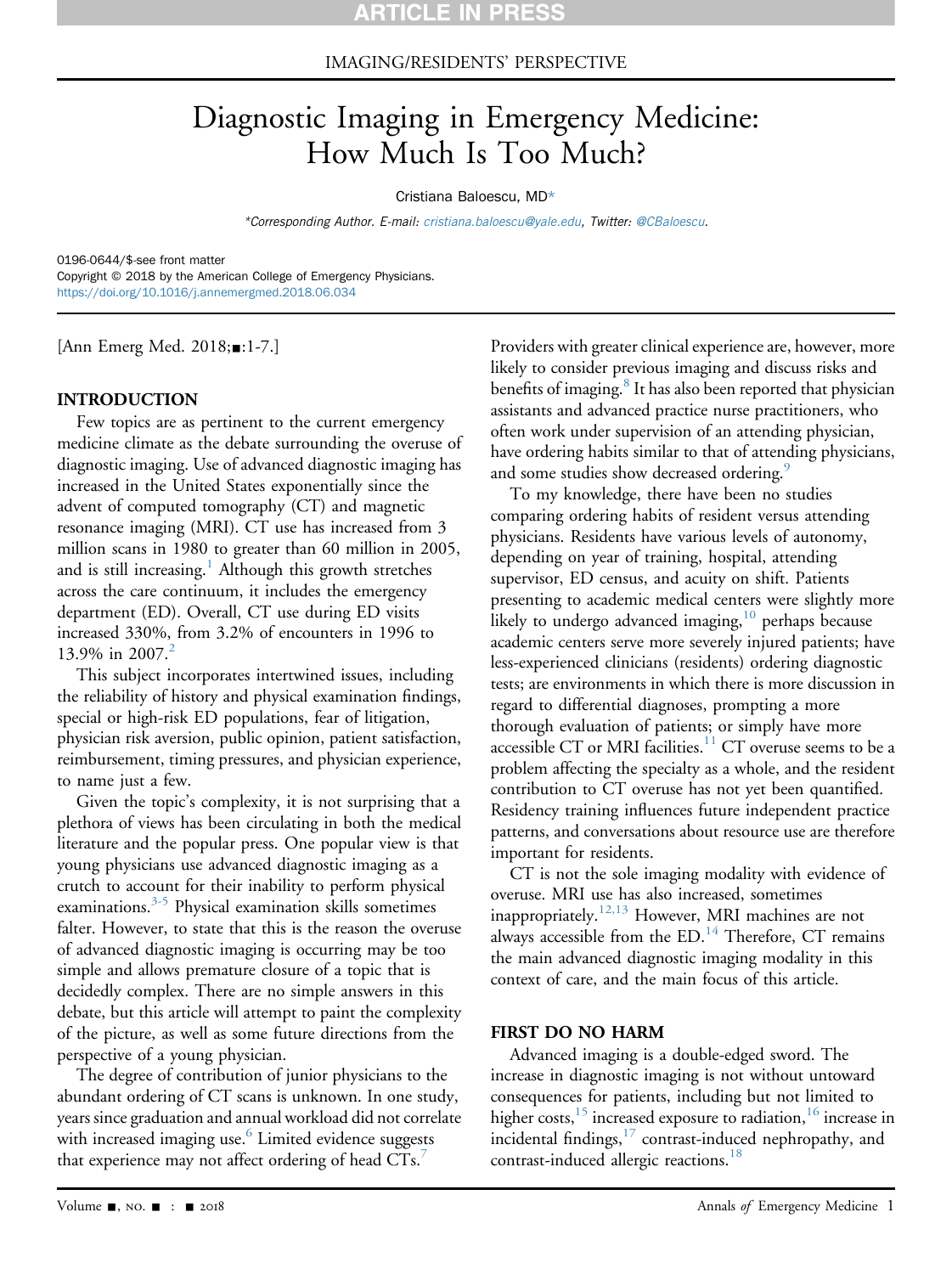## **ARTICLE IN**

#### Diagnostic Imaging in Emergency Medicine Baloescu et al. and the Baloescu et al. Baloescu Baloescu Baloescu

The cost of health care in the United States has been increasing for the past decade, without any significant increase in quality outcomes measures,  $15,19$  in part because of overimaging. Advanced medical imaging increases medical costs, driving up expenses for both patients and the medical system.[20-24](#page-5-5)

Increased exposure to radiation is another well-documented consequence of increased imaging.<sup>[16](#page-5-2)</sup> The typical CT radiation dose for a chest or abdomen and pelvis CT is 10 to 20 mSv. In adults, this is associated with a lifetime risk of fatal cancer of approximately one cancer per 2,000 CT scans, compared with a lifetime risk of dying from cancer in the US population of approximately 1 in  $5<sup>25</sup>$  $5<sup>25</sup>$  $5<sup>25</sup>$  Although individual risk is small, in a few decades up to 2% of all cancers may be due to radiation exposure from CT scans, an increase from the current estimated rate of  $0.4\%$ .<sup>[1](#page-4-0)</sup> Some physicians do not believe radiation increases cancer risk. $8,26$  Furthermore, awareness of the risk has not been found to influence the ordering of CT scans.<sup>[8](#page-4-5)</sup>

Imaging also increases incidental findings, subclinical conditions not associated with the patient's presentation that may have gone undetected for the life of the individual. The concept of incidental findings has been discussed in the context of cancer screening.<sup>[17,27](#page-5-3)</sup> Overdiagnosis increases testing and unnecessary treatments, which in turn bring adverse effects and psychological harm to patients while not decreasing and sometimes even increasing mortality. $2^{7}$  Other harms include contrastrelated allergies and contrast-induced nephropathy, as well as increased length of stay, potentially leading to ED crowding.[18,28](#page-5-4)

Perhaps as a response to the trend of increasing radiation from diagnostic imaging and in the spirit of the "as low as reasonably achievable" principle,<sup>[29](#page-5-8)</sup> physicists and radiologists are making efforts to reduce radiation amounts used with CT imaging, and in some cases have decreased effective radiation doses.  $30,31$ 

#### ARE WE REALLY ORDERING TOO MANY UNNECESSARY CT SCANS?

A study published by Kanzaria et  $al<sup>32</sup>$  $al<sup>32</sup>$  $al<sup>32</sup>$  examined emergency physician perceptions of medically unnecessary advanced diagnostic imaging and found that 97% of physicians think that sometimes they order unnecessary tests. Unnecessary was defined as a "study you would not order if you had no external pressures and were only concerned with providing optimal medical care." This article generated somewhat excessive and sometimes warped media coverage, and heated debate in the emergency medicine community, as evidenced in a pro/con column in *Emergency Physicians Monthly*.<sup>[33](#page-5-11)</sup> The most

thought-provoking part of the commentary was the need to define what is unnecessary from the point of view of an emergency physician and of the system itself, a rather complex task. This will ultimately point toward why CTs are ordered now more than ever before, and what proportion of it is excessive; specifically, do we order CTs to confirm a diagnosis we suspect when the history, physical examination, and evaluation are not sensitive enough? Do we order it because our consultants require it to evaluate the patient? Do we order it to help surgeons with intraoperative planning? Do we order it to 100% rule out a diagnosis that is life threatening despite being able to do so within a 2% uncertainty by using a clinical decision rule? Are we uncomfortable with the 2%, or is the patient uncomfortable with the 2%? Does fear of litigation make us uncomfortable? Do we overorder because our patients will not sleep soundly unless they receive that imaging test?

Knowing the causes of overordering is the first step in prioritizing interventions to decrease overuse of imaging. Research into establishing the factors influencing imaging decisions is needed. More conversations about these factors are needed at an educational level, an administrative level, and health care policy level. Lack of research, on the other hand, leaves room for speculation and unsuccessful strategies.

### WIDE VARIATION IN DIAGNOSTIC IMAGING EXISTS, AND MORE IMAGING DOES NOT DECREASE MORTALITY

Research shows that some of the advanced imaging ordered in the ED could be avoided. For instance, in one study, 10% to 35% of CTs obtained in the ED for mild traumatic brain injury were not recommended, according to the evidence-based guidelines.<sup>34</sup> Another retrospective study demonstrated a significant variation in CT use among emergency physicians for all chief complaints and CT types, with greater variation in the care of patients who were discharged, and with some providers' use being quite far from the mean. To the authors, this represented potential overuse.<sup>35</sup> Wide variations are also observed in other studies, including head CT use for minor head injury[.7,36](#page-4-4)

The isolated contribution of physicians to this variation in use is also unknown. Wong et al<sup>[6](#page-4-3)</sup> found that only 1% of the variability in ED imaging use was attributable to physicians. Other studies disagreed.<sup>[7,35,36](#page-4-4)</sup>

Regardless of the variation in rates of imaging and its causes, there has been no significant improvement in morbidity or mortality. From 1998 to 2007, the prevalence of CT or MRI use during ED visits for injury-related conditions increased significantly, without an equal increase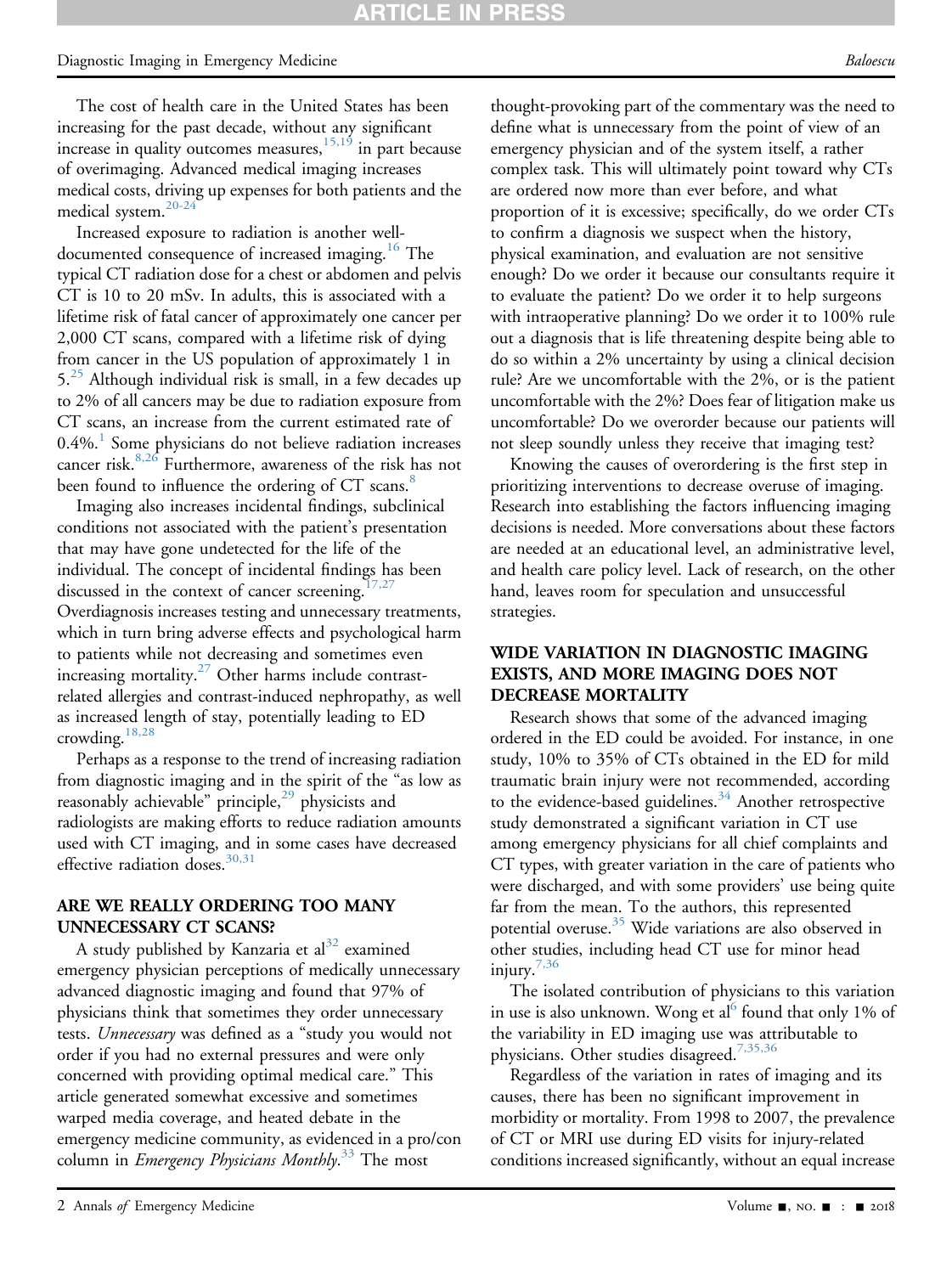in prevalence of life-threatening conditions.<sup>11</sup> Age-adjusted incidence of pulmonary embolism, which was stable in the 5 years before the introduction of multidetector CT pulmonary angiography, increased by 80% in the 8 years afterward, $37$  but the diagnosed pulmonary emboli during this period were primarily subsegmental.<sup>[38-40](#page-5-15)</sup> Simultaneously, overall CT pulmonary angiography use

increased 14-fold. $41$  Despite the increased incidence, ageadjusted mortality from pulmonary embolism changed little, from 12.3 to 11.9 per  $100,000$ .<sup>38</sup> There is evidence that subsegmental emboli may not be life threatening or lead to significant morbidity, at least in a majority of the population.<sup>38</sup>

### INCREASED USE IS NOT NECESSARILY OVERUSE

Individuals advocating decreased imaging often suggest an emphasis on clinical examination as an alternative for making diagnoses, but ED patients are a special population that differ from outpatients. Important pathology can be missed if clinical examination is relied on to determine need for imaging.

Atrophy of physical examination skills and minimal time spent with patients are often quoted as reasons for increased imaging use. $3-5$  It is clear that teaching and learning of clinical skills need improvement in the United States. $42$ However, the physical examination has limitations that are well documented, and imaging can complement physical examination skills to expand on those diagnostic limitations. Immediately after discussing physical examination skills, one author commented that a CT scan is better at identifying an abdomen needing surgery than a senior surgeon's examination.<sup>[4](#page-4-10)</sup>

Physical examination findings are less reliable in overweight patients,  $43$  who can represent up to 60% of the ED patient population, by some estimates.<sup>[44](#page-5-19)</sup> Diagnosis may be difficult or delayed in obese surgical patients because of unreliability of physical examination results.<sup>[45](#page-5-20)</sup>

Trauma patients represent another subset of those for whom clinical examination is unreliable. Often, they are intoxicated or have otherwise altered mental status, making them difficult to examine properly. They may not communicate pain proportional to their injuries, making diagnosis based solely on physical examination unreliable. Tissue injury signs such as ecchymosis may not be immediately apparent after injury. Vital signs in trauma patients are also not always indicative of clinical status and thus can be unreliable. $46$ 

For the elderly, another growing segment of the ED population, physical examination is also misleading. Elderly trauma patients have vital signs that do not always correspond to degree of illness. $47$  Physical examination

findings such as abdominal tenderness do not always correlate with presence of serious pathology.<sup>48</sup>

There is an increasing debate about the validity and reliability of "pathognomonic" physical examination findings, and not only for the special patient populations discussed above.<sup>[49-51](#page-5-24)</sup> Several examination findings have been shown to actually lack sensitivity or specificity. For instance, in the ED, pneumonia cannot be confirmed or excluded by physical examination findings alone, $52$  nor can cholecystitis,<sup>[53](#page-5-26)</sup> thoracic aortic dissection,<sup>54</sup> acute mesenteric ischemia,  $55$  ectopic pregnancy,  $56$  or appendicitis.<sup>57</sup> Even among patients deemed by a surgeon to "definitely" have appendicitis, CT revealed that appendicitis was not present in 28% of cases in one study.<sup>[58](#page-5-31)</sup> In these cases, it becomes necessary to perform diagnostic imaging to establish the correct diagnosis and treatment.

Although there is a negative connotation to "negative" result imaging studies, use of advanced imaging can be useful for disposition planning, and help patients avoid invasive interventions or prevent delayed diagnoses. CT use changes potential management decisions by leading to timely surgery or decreasing admission rates by as much as 25%[.59,60](#page-5-32) A systematic review in the surgical literature showed that preoperative abdominal CT is associated with lower negative-result appendectomy rates.  $61$  A prospective randomized trial of 152 patients showed that a selective approach to imaging reduced CT scanning by one third, but increased the negative appendectomy rate to 26% from 14%, and the rate of perforation from 10.3% to  $18.4\%$ .  $62$ 

CT scans may also be underused in specific situations. Disparities based on race in head CT imaging during ED evaluation for headache, as well as disparities in neuroimaging for acute ischemic stroke based on insurance status, have been discussed in the literature.  $63,64$ 

The acceptable diagnosis miss rate today is small; nontraditional presentations of common illnesses are in fact common, and traditional physical examination and history clues may be insufficient for making the diagnosis. Nowhere is this more pertinent than in the ED, where the new generation of physicians needs accurate, fast diagnoses for an often challenging and confounding patient population. So perhaps increased use of imaging is not necessarily overuse.

### WHAT FACTORS INFLUENCE PREVENTABLE IMAGING?

Even when guidelines and decision tools supporting limited imaging for low-risk patients exist, they are often not followed.<sup>[65,66](#page-6-3)</sup> This choice seems to be influenced by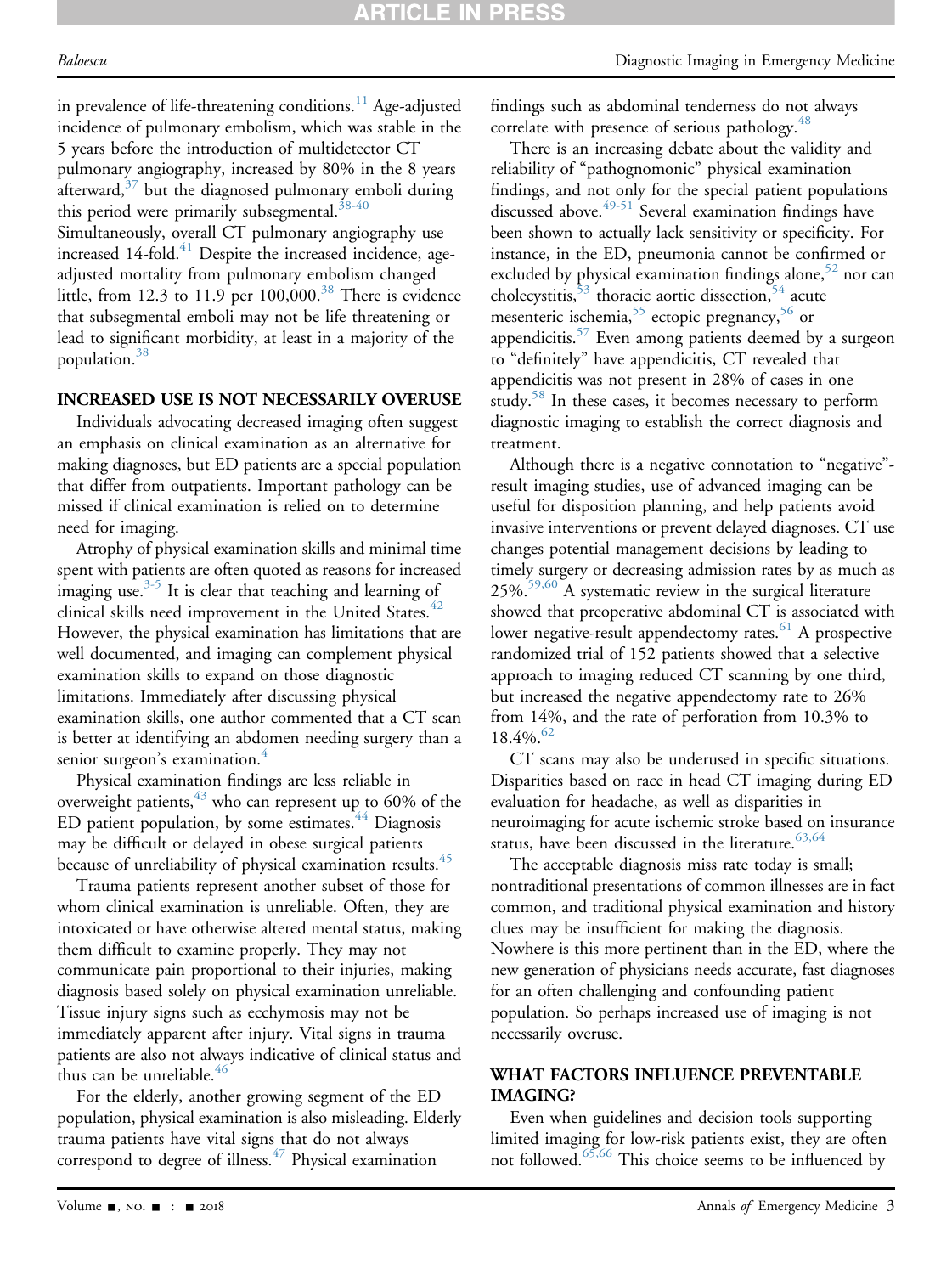# RTICLE IN

#### Diagnostic Imaging in Emergency Medicine Baloescu et al. and the Baloescu et al. Baloescu Baloescu Baloescu

some nonclinical factors such as a lack of engaging the patient in the decision process, provider anxiety, patient anxiety, and time constraints.  $66,67$ 

In the study by Kanzaria et al,  $32$  physician respondents indicated liability and risk of litigation as one of the principal reasons for overordering. Patient and family expectations, standard practice norms, and time saving were other prominent reasons. Reimbursement issues were not cited as a main reason driving overuse.

A recent systematic review of factors associated with imaging overuse in the ED suggested that lack of care integration and poor transfer of care may cause duplicate imaging for transferred trauma patients.<sup>[68](#page-6-5)</sup> In the same review, reasons for imaging overuse in nontransferred patients included fear of litigation and lack of ultrasonographic services at night, which prompted abdominal CT orders.<sup>[68](#page-6-5)</sup> Veterans Affairs clinicians overimaged uncomplicated back pain because of fears they could not refer the patient to a specialist for further evaluation without obtaining imaging first. Half of

clinicians worried that the patient would be upset, and a quarter thought they would not have time to discuss the risks and benefits of imaging with the patient. $13$ 

Although the belief that medical liability risk could influence decisions is highly prevalent among physicians, findings are mixed in regard to the effect of liability risk on imaging orders at both the state and physician level, according to a systematic review examining 13 studies.<sup>[69](#page-6-6)</sup> Legislation that substantially changed the malpractice standard for emergency physicians in 3 states had little effect on the intensity of practice, as measured by imaging rates, average hospital charges, or hospital admission rates. $70$  Another study suggested that states with laws that limit monetary damages, mandate periodic award payments, or specify collateral source offset rules have lower odds of imaging compared with states without these laws, specifically for head CT ordered for head injury in women. $\frac{71}{1}$ 

Fear of missing even a low-probability diagnosis topped the list of reasons for overimaging in the study by

<span id="page-3-0"></span>**Table.** Strategies to optimize use of appropriate advanced diagnostic imaging.

| <b>Type of Strategies</b>                                                                    | <b>Examples of Strategies</b>                                                                                                                                                                                                                                                                                                                                                                                                                                                                                                                 |
|----------------------------------------------------------------------------------------------|-----------------------------------------------------------------------------------------------------------------------------------------------------------------------------------------------------------------------------------------------------------------------------------------------------------------------------------------------------------------------------------------------------------------------------------------------------------------------------------------------------------------------------------------------|
| <b>Conferences</b>                                                                           | Academy of Emergency Medicine Consensus Conference 2015<br>Preventing Overdiagnosis yearly conference, sponsored by the Dartmouth<br>Institute, British Medical Journal                                                                                                                                                                                                                                                                                                                                                                       |
| National medical society initiatives aimed<br>at education about optimal imaging             | Choosing Wisely initiative (internal medicine, other specialties including emergency<br>medicine; American College of Emergency Physicians Choosing Wisely campaign)<br>Image Gently (pediatrics)<br>Image Wisely (radiology)<br>American College of Radiology appropriateness criteria<br>American Institute of Ultrasound in Medicine Ultrasound First                                                                                                                                                                                      |
| Residency curriculum about advanced<br>diagnostic imaging (lecture, small group, simulation) | Recommended imaging test for specific indications<br>Risks of imaging: radiation exposure and cancer risk quantification,<br>incidental findings and overdiagnosis, reactions to contrast<br>Training in shared decisionmaking<br>Alternative imaging options (ultrasonography)                                                                                                                                                                                                                                                               |
| Research                                                                                     | Imaging patterns of providers<br>What is the variation in imaging attributable to?<br>Shared decisionmaking in low- and high-risk situations,<br>with large variability in physician behavior<br>Litigation<br>Patients' experiences and concerns about imaging<br>Increasing patient engagement<br>Mitigating provider and patient anxiety<br>Do imaging rates increase with time constraints (busy shift)<br>and decreased time available to spend evaluating patient)?<br>Comparative effectiveness research for different imaging options |
| <b>Government initiatives</b>                                                                | Centers for Medicare & Medicaid Services Appropriate Use<br>Criteria rule (consult the criteria before ordering imaging for Medicare patients)                                                                                                                                                                                                                                                                                                                                                                                                |
| <b>Consensus discussions</b>                                                                 | Degree of acceptable uncertainty in regard to specific diagnoses, given<br>current diagnostic pathways and their risks                                                                                                                                                                                                                                                                                                                                                                                                                        |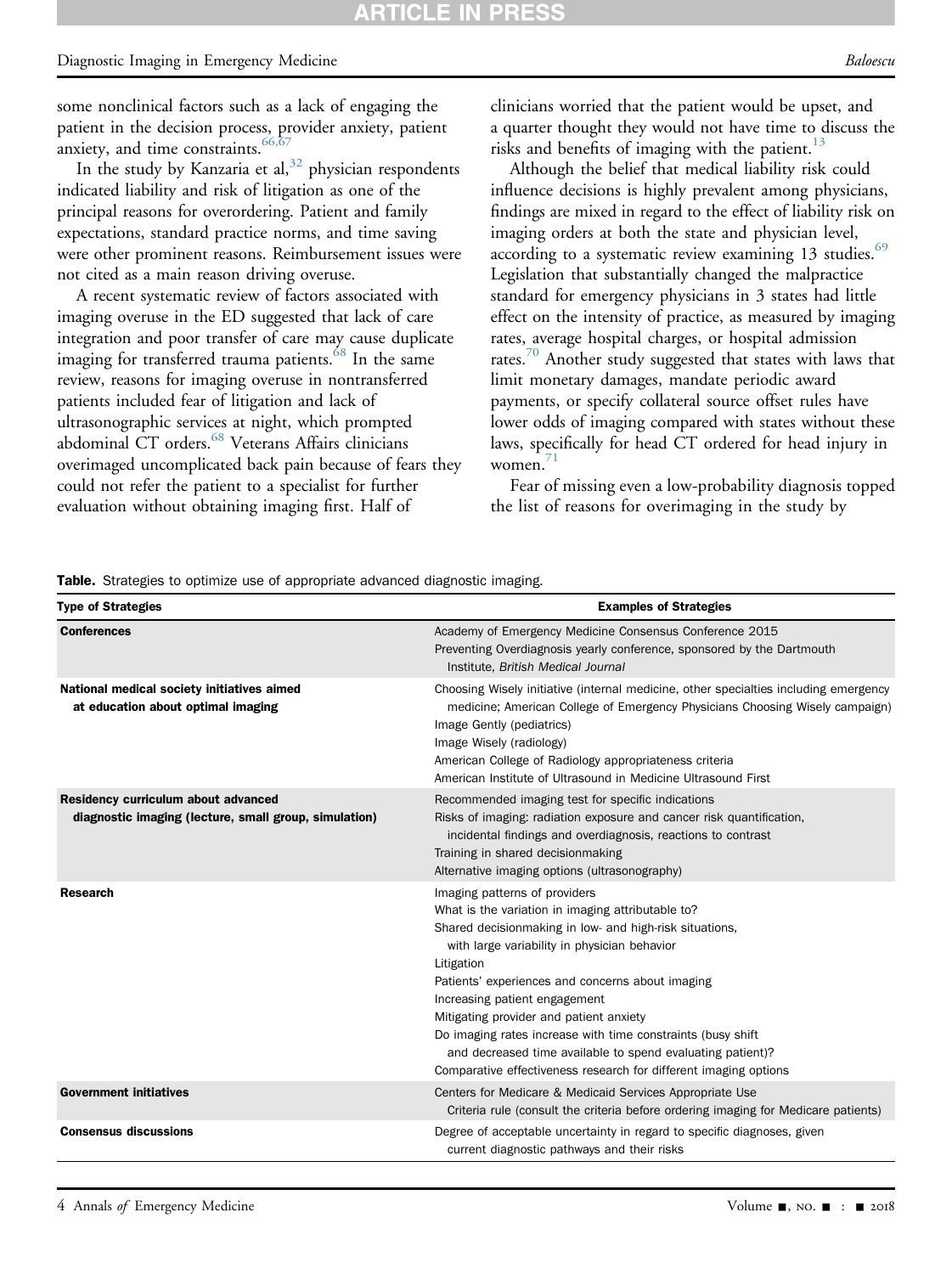# **ARTICLE IN PRESS**

Kanzaria et al.<sup>[32](#page-5-10)</sup> Establishing trust and managing uncertainty may reduce imaging, as suggested by a qualitative study by Melnick et al.<sup>[66](#page-6-4)</sup> Physicians may seek to avoid the small risk of failure by overordering rather than accepting the degree of uncertainty in every patient encounter. Current medical culture makes it hard to do otherwise. There is stigma associated with bad outcomes, even when inevitable. Mistakes are more emotionally charged and memorable. Moreover, communicating uncertainty is thought to diminish the perceived expertise of the physician, undermining the patient's trust.  $72,73$ This may be harder to navigate for a resident physician or a young attending physician, who might already possess some perceived lack of expertise. Probability neglect in a high-stress environment influences the belief that the chances of a bad outcome are greater $74$  and perhaps falsely increases pretest probability, prompting overimaging. As medical professionals, we might benefit from accepting uncertainty and communicating that to the patient without losing trust, preferably in a shared decisionmaking model.<sup>[66](#page-6-4)</sup>

### POSSIBLE SOLUTIONS FOR OVERIMAGING

To successfully tackle this problem, an integrated approach at the level of health policy, government mandate, hospital administration, physician associations, research, and education is needed. The [Table](#page-3-0) summarizes some of the initiatives developed, educational initiatives needed, and possible research topics.

### **CONCLUSION**

The topic of advanced imaging is decidedly complex, and the notion that emergency physicians and trainees order too many advanced imaging studies is a flawed generalization based on incomplete consideration of the manifold issues surrounding advanced imaging use in medicine today. There is evidence pointing toward excessive ordering, but there are also circumstances in which advanced diagnostic imaging improves diagnosis when physical examination falters, improves outcomes, and can result in fewer admissions and surgical procedures. Physical examination skills and diagnostic imaging should not be a zero-sum situation. They are best used as counterparts to arrive at the correct diagnosis in a delicate balance, often determined by the specific clinical scenario. Multiple professional organizations supporting the diligent use of imaging have created resources and guidelines promoting conscientious use of advanced imaging. This debate will likely continue in clinical practice, and at the level of policymaking and research.

Supervising editors: Tricia A. Smith, MBBS, MPH; Jason D. Heiner, MD

Author affiliations: From the Department of Emergency Medicine, Yale University School of Medicine, New Haven, CT.

Authorship: All authors attest to meeting the four [ICMJE.org](http://ICMJE.org) authorship criteria: (1) Substantial contributions to the conception or design of the work; or the acquisition, analysis, or interpretation of data for the work; AND (2) Drafting the work or revising it critically for important intellectual content; AND (3) Final approval of the version to be published; AND (4) Agreement to be accountable for all aspects of the work in ensuring that questions related to the accuracy or integrity of any part of the work are appropriately investigated and resolved.

Funding and support: By Annals policy, all authors are required to disclose any and all commercial, financial, and other relationships in any way related to the subject of this article as per ICMJE conflict of interest guidelines (see [www.icmje.org\)](http://www.icmje.org/). The author has stated that no such relationships exist.

#### <span id="page-4-0"></span>REFERENCES

- <span id="page-4-1"></span>1. [Brenner DJ, Hall EJ. Computed tomography](http://refhub.elsevier.com/S0196-0644(18)30565-1/sref1)—[an increasing source of](http://refhub.elsevier.com/S0196-0644(18)30565-1/sref1) radiation exposure. N Engl J Med[. 2007;357:2277-2284](http://refhub.elsevier.com/S0196-0644(18)30565-1/sref1).
- 2. [Kocher KE, Meurer WJ, Fazel R, et al. National trends in use of](http://refhub.elsevier.com/S0196-0644(18)30565-1/sref2) [computed tomography in the emergency department.](http://refhub.elsevier.com/S0196-0644(18)30565-1/sref2) Ann Emerg Med. [2011;58:452-462.e3.](http://refhub.elsevier.com/S0196-0644(18)30565-1/sref2)
- <span id="page-4-2"></span>3. Boodman SG. Patients lose when doctors can't do good physical exams. May 20, 2014. Available at: [http://www.medscape.com/](http://www.medscape.com/viewarticle/825442#3) [viewarticle/825442#3.](http://www.medscape.com/viewarticle/825442#3) Accessed April 20, 2018.
- <span id="page-4-10"></span>4. Pines JM, Meisel ZF. Why doctors order too many tests (it's not just to avoid lawsuits). February 15, 2011. Available at: [http://content.time.](http://content.time.com/time/health/article/0,8599,2053354,00.html) [com/time/health/article/0,8599,2053354,00.html](http://content.time.com/time/health/article/0,8599,2053354,00.html). Accessed April 1, 2017.
- 5. Grady D. Physician revives a dying art: the physical. October 11, 2010. Available at: [http://www.nytimes.com/2010/10/12/health/12pro](http://www.nytimes.com/2010/10/12/health/12profile.html)file. [html.](http://www.nytimes.com/2010/10/12/health/12profile.html) Accessed May 9, 2017.
- <span id="page-4-3"></span>6. [Wong HJ, Sistrom CL, Benzer TI, et al. Use of imaging in the emergency](http://refhub.elsevier.com/S0196-0644(18)30565-1/sref6) [department: physicians have limited effect on variation.](http://refhub.elsevier.com/S0196-0644(18)30565-1/sref6) Radiology. [2013;268:779-789.](http://refhub.elsevier.com/S0196-0644(18)30565-1/sref6)
- <span id="page-4-4"></span>7. [Prevedello LM, Raja AS, Zane RD. Variation in use of head](http://refhub.elsevier.com/S0196-0644(18)30565-1/sref7) [computed tomography by emergency physicians.](http://refhub.elsevier.com/S0196-0644(18)30565-1/sref7) Am J Med. [2012;125:356-364](http://refhub.elsevier.com/S0196-0644(18)30565-1/sref7).
- <span id="page-4-5"></span>8. [Puri S, Hu R, Quazi RR, et al. Physicians](http://refhub.elsevier.com/S0196-0644(18)30565-1/sref8)' and midlevel providers' [awareness of lifetime radiation](http://refhub.elsevier.com/S0196-0644(18)30565-1/sref8)—[attributable cancer risk associated](http://refhub.elsevier.com/S0196-0644(18)30565-1/sref8) [with commonly performed CT studies: relationship to practice behavior.](http://refhub.elsevier.com/S0196-0644(18)30565-1/sref8) AJR Am J Roentgenol[. 2012;199:1328-1336.](http://refhub.elsevier.com/S0196-0644(18)30565-1/sref8)
- <span id="page-4-6"></span>9. [Lee CI, Ponce NA, Ettner SL, et al. Ordering of CT by emergency](http://refhub.elsevier.com/S0196-0644(18)30565-1/sref9) [department provider type: analysis of a nationally representative](http://refhub.elsevier.com/S0196-0644(18)30565-1/sref9) sample. AJR Am J Roentgenol[. 2012;199:1054-1059](http://refhub.elsevier.com/S0196-0644(18)30565-1/sref9).
- <span id="page-4-7"></span>10. [Larson DB, Johnson LW, Schnell BM, et al. National trends in CT use in](http://refhub.elsevier.com/S0196-0644(18)30565-1/sref10) [the emergency department: 1995-2007.](http://refhub.elsevier.com/S0196-0644(18)30565-1/sref10) Radiology. [2011;258:164-173](http://refhub.elsevier.com/S0196-0644(18)30565-1/sref10).
- <span id="page-4-8"></span>11. [Korley FK, Pham JC, Kirsch TD. Use of advanced radiology during visits](http://refhub.elsevier.com/S0196-0644(18)30565-1/sref11) [to us emergency departments for injury-related conditions, 1998-](http://refhub.elsevier.com/S0196-0644(18)30565-1/sref11) 2007. JAMA[. 2013;304:1465-1471.](http://refhub.elsevier.com/S0196-0644(18)30565-1/sref11)
- <span id="page-4-9"></span>12. [Gidwani R, Sinnott P, Avoundjian T, et al. Inappropriate ordering of](http://refhub.elsevier.com/S0196-0644(18)30565-1/sref12) [lumbar spine magnetic resonance imaging: are providers choosing](http://refhub.elsevier.com/S0196-0644(18)30565-1/sref12) wisely? [Am J Manag Care](http://refhub.elsevier.com/S0196-0644(18)30565-1/sref12). 2016;22:68-76.
- <span id="page-4-11"></span>13. [Sears ED, Caverly TJ, Kullgern JT, et al. Clinicians](http://refhub.elsevier.com/S0196-0644(18)30565-1/sref13)' perceptions of [barriers to avoiding inappropriate imaging for low back pain](http://refhub.elsevier.com/S0196-0644(18)30565-1/sref13)—[knowing](http://refhub.elsevier.com/S0196-0644(18)30565-1/sref13) is not enough. JAMA Intern Med[. 2016;176:1865-1866](http://refhub.elsevier.com/S0196-0644(18)30565-1/sref13).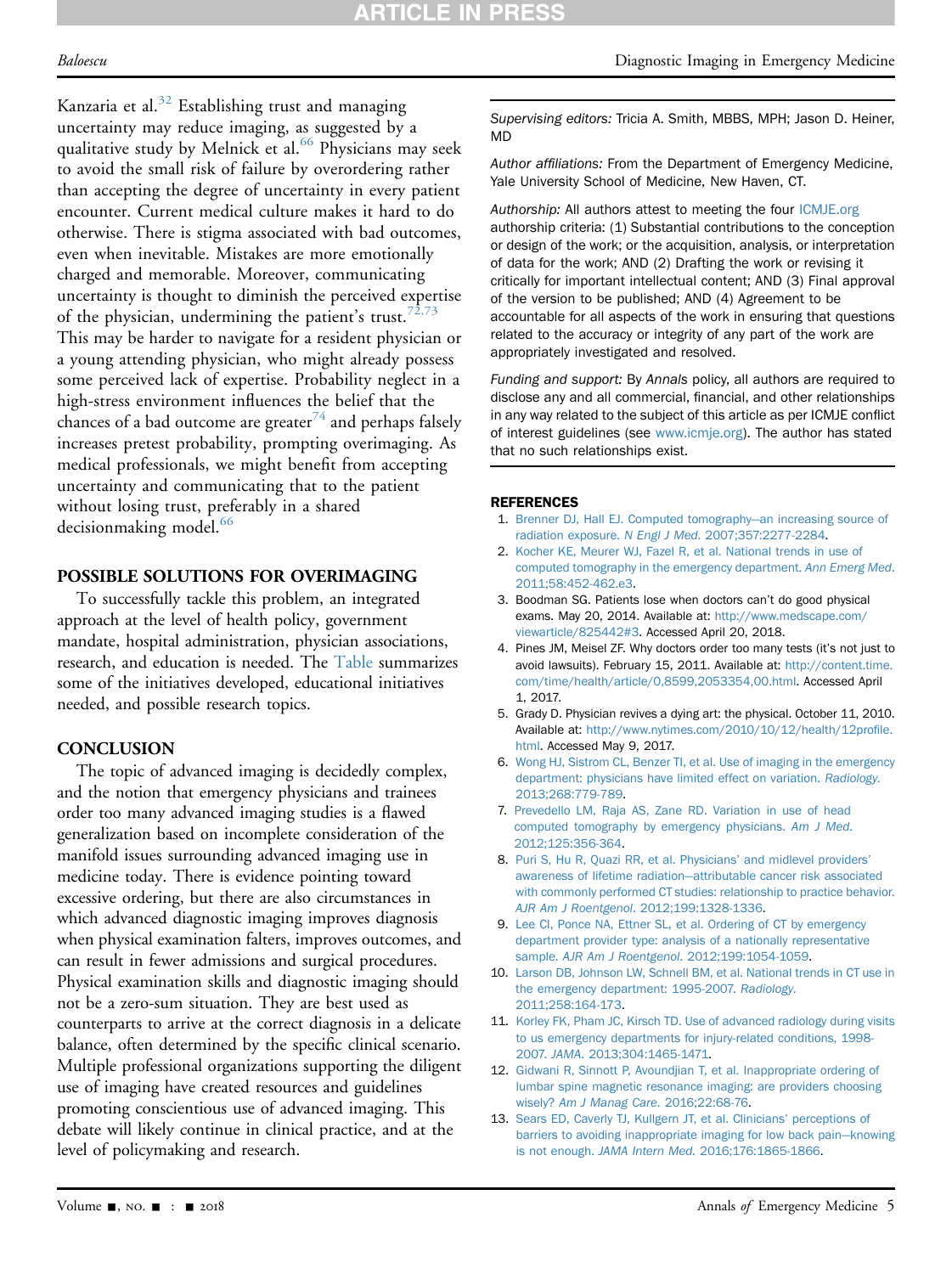# **ATICLE IN PRES**

#### Diagnostic Imaging in Emergency Medicine Baloescu et al. and the Baloescu et al. Baloescu Baloescu Baloescu

- <span id="page-5-0"></span>14. [Ginde AA, Foianini A, Renner DM, et al. Availability and quality of](http://refhub.elsevier.com/S0196-0644(18)30565-1/sref14) [computed tomography and magnetic resonance imaging equipment in](http://refhub.elsevier.com/S0196-0644(18)30565-1/sref14) [US emergency departments.](http://refhub.elsevier.com/S0196-0644(18)30565-1/sref14) Acad Emerg Med. 2008;15:780-783.
- <span id="page-5-1"></span>15. [Hendee WR, Becker GJ, Borgstede JP, et al. Addressing overutilization](http://refhub.elsevier.com/S0196-0644(18)30565-1/sref15) in medical imaging. Radiology[. 2010;257:240-245](http://refhub.elsevier.com/S0196-0644(18)30565-1/sref15).
- <span id="page-5-2"></span>16. [Amis ES, Butler PF, Applegate KE, et al. American College of Radiology](http://refhub.elsevier.com/S0196-0644(18)30565-1/sref16) [white paper on radiation dose in medicine.](http://refhub.elsevier.com/S0196-0644(18)30565-1/sref16) J Am Coll Radiol. [2007;4:272-284.](http://refhub.elsevier.com/S0196-0644(18)30565-1/sref16)
- <span id="page-5-3"></span>17. [Welch HG, Black WC. Overdiagnosis in cancer.](http://refhub.elsevier.com/S0196-0644(18)30565-1/sref17) J Natl Cancer Inst. [2010;102:605-613.](http://refhub.elsevier.com/S0196-0644(18)30565-1/sref17)
- <span id="page-5-4"></span>18. [Andreucci M, Faga T, Pisani A, et al. Acute kidney injury by radiographic](http://refhub.elsevier.com/S0196-0644(18)30565-1/sref18) [contrast media: pathogenesis and prevention.](http://refhub.elsevier.com/S0196-0644(18)30565-1/sref18) Biomed Res Int. [2014;2014:362725](http://refhub.elsevier.com/S0196-0644(18)30565-1/sref18).
- 19. [Iglehart JK. Health insurers and medical-imaging policy](http://refhub.elsevier.com/S0196-0644(18)30565-1/sref19)—[a work in](http://refhub.elsevier.com/S0196-0644(18)30565-1/sref19) progress. N Engl J Med[. 2009;360:1030-1036.](http://refhub.elsevier.com/S0196-0644(18)30565-1/sref19)
- <span id="page-5-5"></span>20. [Smith-Bindman R, Miglioretti DL, Larson EB. Rising use of diagnostic](http://refhub.elsevier.com/S0196-0644(18)30565-1/sref20) [medical imaging in a large integrated health system.](http://refhub.elsevier.com/S0196-0644(18)30565-1/sref20) Health Aff (Millwood)[. 2008;27:1491-1502.](http://refhub.elsevier.com/S0196-0644(18)30565-1/sref20)
- 21. [Medicare Payment Advisory Commission.](http://refhub.elsevier.com/S0196-0644(18)30565-1/sref21) Data Book: Health Care [Spending and the Medicare Program](http://refhub.elsevier.com/S0196-0644(18)30565-1/sref21). Washington, DC: MEdPAC; [2016](http://refhub.elsevier.com/S0196-0644(18)30565-1/sref21).
- 22. [Dinan MA, Curtis LH, Hammill BG, et al. Changes in the use and costs](http://refhub.elsevier.com/S0196-0644(18)30565-1/sref22) [of diagnostic imaging among Medicare bene](http://refhub.elsevier.com/S0196-0644(18)30565-1/sref22)ficiaries with cancer, 1999-2006. JAMA[. 2010;303:1625-1631](http://refhub.elsevier.com/S0196-0644(18)30565-1/sref22).
- 23. Harvey L. Medical imaging: is the growth boom over? November 7, 2014. Available at: [http://www.neimanhpi.org/policy-briefs/neiman](http://www.neimanhpi.org/policy-briefs/neiman-report-brief-1-medical-imaging-is-the-growth-boom-over)[report-brief-1-medical-imaging-is-the-growth-boom-over.](http://www.neimanhpi.org/policy-briefs/neiman-report-brief-1-medical-imaging-is-the-growth-boom-over) Accessed August 15, 2018.
- 24. [Armao D, Semelka RC, Elias J. Radiology](http://refhub.elsevier.com/S0196-0644(18)30565-1/sref24)'s ethical responsibility for [healthcare reform: tempering the overutilization of medical imaging](http://refhub.elsevier.com/S0196-0644(18)30565-1/sref24) [and trimming down a heavyweight.](http://refhub.elsevier.com/S0196-0644(18)30565-1/sref24) J Magn Reson Imaging. [2012;35:512-517.](http://refhub.elsevier.com/S0196-0644(18)30565-1/sref24)
- <span id="page-5-6"></span>25. National Cancer Institute. Computed tomography (CT) scans and cancer: what is computed tomography? July 16, 2013. Available at: [https://www.cancer.gov/about-cancer/diagnosis-staging/ct-scans](https://www.cancer.gov/about-cancer/diagnosis-staging/ct-scans-fact-sheet#q1)[fact-sheet#q1](https://www.cancer.gov/about-cancer/diagnosis-staging/ct-scans-fact-sheet#q1). Accessed April 20, 2017.
- 26. [Lee CI, Haims AH, Monico EP, et al. Diagnostic CT scans: assessment](http://refhub.elsevier.com/S0196-0644(18)30565-1/sref26) [of patient, physician, and radiologist awareness of radiation dose and](http://refhub.elsevier.com/S0196-0644(18)30565-1/sref26) possible risks. Radiology[. 2004;231:393-398.](http://refhub.elsevier.com/S0196-0644(18)30565-1/sref26)
- <span id="page-5-7"></span>27. [Black WC. Overdiagnosis: an underrecognized cause of confusion](http://refhub.elsevier.com/S0196-0644(18)30565-1/sref27) [and harm in cancer screening.](http://refhub.elsevier.com/S0196-0644(18)30565-1/sref27) J Natl Cancer Inst. 2000;92: [1280-1282.](http://refhub.elsevier.com/S0196-0644(18)30565-1/sref27)
- 28. [Kocher KE, Meurer WJ, Desmond JS, et al. Effect of testing and](http://refhub.elsevier.com/S0196-0644(18)30565-1/sref28) [treatment on emergency department length of stay using a national](http://refhub.elsevier.com/S0196-0644(18)30565-1/sref28) database. Acad Emerg Med[. 2012;19:525-534](http://refhub.elsevier.com/S0196-0644(18)30565-1/sref28).
- <span id="page-5-8"></span>29. [Strauss KJ, Kaste SC. The ALARA \(as low as reasonably achievable\)](http://refhub.elsevier.com/S0196-0644(18)30565-1/sref29) [concept in pediatric interventional and](http://refhub.elsevier.com/S0196-0644(18)30565-1/sref29) fluoroscopic imaging: striving to [keep radiation doses as low as possible during](http://refhub.elsevier.com/S0196-0644(18)30565-1/sref29) fluoroscopy of pediatric [patients](http://refhub.elsevier.com/S0196-0644(18)30565-1/sref29)—[a white paper executive summary.](http://refhub.elsevier.com/S0196-0644(18)30565-1/sref29) Pediatr Radiol. [2006;36\(suppl 2\):110-112.](http://refhub.elsevier.com/S0196-0644(18)30565-1/sref29)
- <span id="page-5-9"></span>30. [McCollough C, Primak NA, Braun N, et al. Strategies for reducing](http://refhub.elsevier.com/S0196-0644(18)30565-1/sref30) radiation dose. [Radiol Clin North Am](http://refhub.elsevier.com/S0196-0644(18)30565-1/sref30). 2009;47:27-40.
- 31. [Kubo T, Lin P-JP, Stiller W, et al. Radiation dose reduction in chest CT: a](http://refhub.elsevier.com/S0196-0644(18)30565-1/sref31) review. [AJR Am J Roentgenol](http://refhub.elsevier.com/S0196-0644(18)30565-1/sref31). 2008;190:335-343.
- <span id="page-5-10"></span>32. [Kanzaria HK, Hoffman JR, Probst MA, et al. Emergency physician](http://refhub.elsevier.com/S0196-0644(18)30565-1/sref32) [perceptions of medically unnecessary advanced diagnostic imaging.](http://refhub.elsevier.com/S0196-0644(18)30565-1/sref32) Acad Emerg Med[. 2015;22:390-398.](http://refhub.elsevier.com/S0196-0644(18)30565-1/sref32)
- <span id="page-5-11"></span>33. Sullivan W, Tintinalli J, Hoffman J, et al. Pro/con: "unnecessary" testing. Available at: [http://epmonthly.com/article/pro-con](http://epmonthly.com/article/pro-con-unnecessary-testing/)[unnecessary-testing/.](http://epmonthly.com/article/pro-con-unnecessary-testing/) Accessed July 21, 2018.
- <span id="page-5-12"></span>34. [Melnick ER, Szlezak CM, Bentley SK, et al. CT overuse for mild](http://refhub.elsevier.com/S0196-0644(18)30565-1/sref34) traumatic brain injury. [Jt Comm J Qual Patient Saf](http://refhub.elsevier.com/S0196-0644(18)30565-1/sref34). 2012;38: [483-489.](http://refhub.elsevier.com/S0196-0644(18)30565-1/sref34)
- <span id="page-5-13"></span>35. [Levine MB, Moore AB, Franck C, et al. Variation in use of all types of](http://refhub.elsevier.com/S0196-0644(18)30565-1/sref35) [computed tomography by emergency physicians.](http://refhub.elsevier.com/S0196-0644(18)30565-1/sref35) Am J Emerg Med. [2013;31:1437-1442](http://refhub.elsevier.com/S0196-0644(18)30565-1/sref35).
- 36. [Stiell IG, Wells GA, Vandemheen K, et al. Variation in ED use of](http://refhub.elsevier.com/S0196-0644(18)30565-1/sref36) [computed tomography for patients with minor head injury.](http://refhub.elsevier.com/S0196-0644(18)30565-1/sref36) Ann Emerg Med[. 1997;30:14-22.](http://refhub.elsevier.com/S0196-0644(18)30565-1/sref36)
- <span id="page-5-14"></span>37. [Wiener RS, Schwartz LM, Woloshin S. Time trends in pulmonary](http://refhub.elsevier.com/S0196-0644(18)30565-1/sref37) [embolism in the United States: evidence of overdiagnosis.](http://refhub.elsevier.com/S0196-0644(18)30565-1/sref37) Arch Intern Med[. 2011;171:831-836.](http://refhub.elsevier.com/S0196-0644(18)30565-1/sref37)
- <span id="page-5-15"></span>38. [Wiener RS, Schwartz LM, Woloshin S. When a test is too good: how CT](http://refhub.elsevier.com/S0196-0644(18)30565-1/sref38) pulmonary angiograms fi[nd pulmonary emboli that do not need to be](http://refhub.elsevier.com/S0196-0644(18)30565-1/sref38) found. BMJ[. 2013;347:18-21.](http://refhub.elsevier.com/S0196-0644(18)30565-1/sref38)
- 39. [Auer RC, Schulman AR, Tuorto S, et al. Use of helical CT is associated](http://refhub.elsevier.com/S0196-0644(18)30565-1/sref39) [with an increased incidence of postoperative pulmonary emboli in](http://refhub.elsevier.com/S0196-0644(18)30565-1/sref39) [cancer patients with no change in the number of fatal pulmonary](http://refhub.elsevier.com/S0196-0644(18)30565-1/sref39) emboli. J Am Coll Surg[. 2009;208:871-878](http://refhub.elsevier.com/S0196-0644(18)30565-1/sref39).
- 40. [Parvizi J, Smith EB, Pulido L, et al. The rise in the incidence of](http://refhub.elsevier.com/S0196-0644(18)30565-1/sref40) [pulmonary embolus after joint arthroplasty: is modern imaging to](http://refhub.elsevier.com/S0196-0644(18)30565-1/sref40) blame? [Clin Orthop Relat Res](http://refhub.elsevier.com/S0196-0644(18)30565-1/sref40). 2007;463:107-113.
- <span id="page-5-16"></span>41. [Smith-Bindman R, Miglioretti DL, Johnson E, et al. Use of diagnostic](http://refhub.elsevier.com/S0196-0644(18)30565-1/sref41) [imaging studies and associated radiation exposure for patients](http://refhub.elsevier.com/S0196-0644(18)30565-1/sref41) [enrolled in large integrated healthcare systems, 1996-2010.](http://refhub.elsevier.com/S0196-0644(18)30565-1/sref41) JAMA. [2012;307:2400-2409](http://refhub.elsevier.com/S0196-0644(18)30565-1/sref41).
- <span id="page-5-17"></span>42. [Goldstein EA, Maclaren CF, Smith S, et al. Promoting fundamental](http://refhub.elsevier.com/S0196-0644(18)30565-1/sref42) [clinical skills: a competency-based college approach at the University](http://refhub.elsevier.com/S0196-0644(18)30565-1/sref42) of Washington. Acad Med[. 2005;80:423-433](http://refhub.elsevier.com/S0196-0644(18)30565-1/sref42).
- <span id="page-5-18"></span>43. [National Task Force on the Prevention and Treatment of Obesity.](http://refhub.elsevier.com/S0196-0644(18)30565-1/sref43) [Medical care for obese patients: advice for health care professionals.](http://refhub.elsevier.com/S0196-0644(18)30565-1/sref43) Am Fam Physician[. 2002;6\(suppl 2\):81-88](http://refhub.elsevier.com/S0196-0644(18)30565-1/sref43).
- <span id="page-5-19"></span>44. [Ryan M, Kanthala A, Cantrell A. The prevalence of obesity and obesity](http://refhub.elsevier.com/S0196-0644(18)30565-1/sref44)[related comorbidities in emergency medicine.](http://refhub.elsevier.com/S0196-0644(18)30565-1/sref44) Ann Emerg Med. [2011;58:S197-S198.](http://refhub.elsevier.com/S0196-0644(18)30565-1/sref44)
- <span id="page-5-20"></span>45. [Mehran A, Liberman M, Rosenthal R, et al. Ruptured appendicitis after](http://refhub.elsevier.com/S0196-0644(18)30565-1/sref45) [laparoscopic Roux-en-Y gastric bypass: pitfalls in diagnosing a surgical](http://refhub.elsevier.com/S0196-0644(18)30565-1/sref45) [abdomen in the morbidly obese.](http://refhub.elsevier.com/S0196-0644(18)30565-1/sref45) Obes Surg. 2003;13:938-940.
- <span id="page-5-21"></span>46. [Yeh DD, Velmahos GC. Vital signs are unreliable.](http://refhub.elsevier.com/S0196-0644(18)30565-1/sref46) ANZ J Surg. [2012;82:574-576.](http://refhub.elsevier.com/S0196-0644(18)30565-1/sref46)
- <span id="page-5-22"></span>47. [Heffernan DS, Thakkar RK, Monaghan SF, et al. Normal presenting](http://refhub.elsevier.com/S0196-0644(18)30565-1/sref47) [vital signs are unreliable in geriatric blunt trauma victims.](http://refhub.elsevier.com/S0196-0644(18)30565-1/sref47) J Trauma. [2010;69:813-820.](http://refhub.elsevier.com/S0196-0644(18)30565-1/sref47)
- <span id="page-5-23"></span>48. [Magidson PD, Martinez JP. Abdominal pain in the geriatric patient.](http://refhub.elsevier.com/S0196-0644(18)30565-1/sref48) [Emerg Med Clin North Am](http://refhub.elsevier.com/S0196-0644(18)30565-1/sref48). 2016;34:559-574.
- <span id="page-5-24"></span>49. [Sackett DL. A primer on the precision and accuracy of the clinical](http://refhub.elsevier.com/S0196-0644(18)30565-1/sref49) examination. JAMA[. 1992;267:2638-2644.](http://refhub.elsevier.com/S0196-0644(18)30565-1/sref49)
- 50. [Hatala R, Smieja M, Kane SL, et al. An evidence-based approach to the](http://refhub.elsevier.com/S0196-0644(18)30565-1/sref50) [clinical examination.](http://refhub.elsevier.com/S0196-0644(18)30565-1/sref50) J Gen Intern Med. 1997;12:182-187.
- 51. [McAlister FA, Straus SE, Sackett DL. Why we need large, simple studies](http://refhub.elsevier.com/S0196-0644(18)30565-1/sref51) [of the clinical examination: the problem and a proposed solution.](http://refhub.elsevier.com/S0196-0644(18)30565-1/sref51) Lancet[. 1999;354:1721-1724.](http://refhub.elsevier.com/S0196-0644(18)30565-1/sref51)
- <span id="page-5-25"></span>52. [Saeed S, Body R. Auscultating to diagnose pneumonia.](http://refhub.elsevier.com/S0196-0644(18)30565-1/sref52) Emerg Med J. [2007;24:294-296](http://refhub.elsevier.com/S0196-0644(18)30565-1/sref52).
- <span id="page-5-26"></span>53. [Trowbridge RL, Rutkowski NK, Shojania KG. Does this patient have](http://refhub.elsevier.com/S0196-0644(18)30565-1/sref53) [acute cholecystitis?](http://refhub.elsevier.com/S0196-0644(18)30565-1/sref53) JAMA. 2003;289:80-86.
- <span id="page-5-27"></span>54. [Klompas M. Does this patient have an acute thoracic aortic](http://refhub.elsevier.com/S0196-0644(18)30565-1/sref54) dissection? JAMA[. 2002;287:2262-2272.](http://refhub.elsevier.com/S0196-0644(18)30565-1/sref54)
- <span id="page-5-28"></span>55. [Cudnik MT, Darbha S, Jones J, et al. The diagnosis of acute mesenteric](http://refhub.elsevier.com/S0196-0644(18)30565-1/sref55) [ischemia: a systematic review and meta-analysis.](http://refhub.elsevier.com/S0196-0644(18)30565-1/sref55) Acad Emerg Med. [2013;20:1087-1100.](http://refhub.elsevier.com/S0196-0644(18)30565-1/sref55)
- <span id="page-5-29"></span>56. Bastian LA. Clinician'[s corner. Does this woman have an ectopic](http://refhub.elsevier.com/S0196-0644(18)30565-1/sref56) pregnancy? JAMA[. 2017;309:1722-1729.](http://refhub.elsevier.com/S0196-0644(18)30565-1/sref56)
- <span id="page-5-30"></span>57. [Bundy DG, Byerley JS, Liles EA, et al. Does this child have appendicitis?](http://refhub.elsevier.com/S0196-0644(18)30565-1/sref57) JAMA[. 2007;298:438-451](http://refhub.elsevier.com/S0196-0644(18)30565-1/sref57).
- <span id="page-5-31"></span>58. [Rao PM, Rhea JT, Novelline RA, et al. Effect of computed tomography](http://refhub.elsevier.com/S0196-0644(18)30565-1/sref58) [of the appendix on treatment of patients and use of hospital](http://refhub.elsevier.com/S0196-0644(18)30565-1/sref58) resources. N Engl J Med[. 1998;338:141-146.](http://refhub.elsevier.com/S0196-0644(18)30565-1/sref58)
- <span id="page-5-32"></span>59. [Abujudeh HH, Kaewlai R, McMahon PM, et al. Abdominopelvic CT](http://refhub.elsevier.com/S0196-0644(18)30565-1/sref59) [increases diagnostic certainty and guides management decisions: a](http://refhub.elsevier.com/S0196-0644(18)30565-1/sref59) [prospective investigation of 584 patients in a large academic medical](http://refhub.elsevier.com/S0196-0644(18)30565-1/sref59) center. [AJR Am J Roentgenol](http://refhub.elsevier.com/S0196-0644(18)30565-1/sref59). 2011;196:238-243.